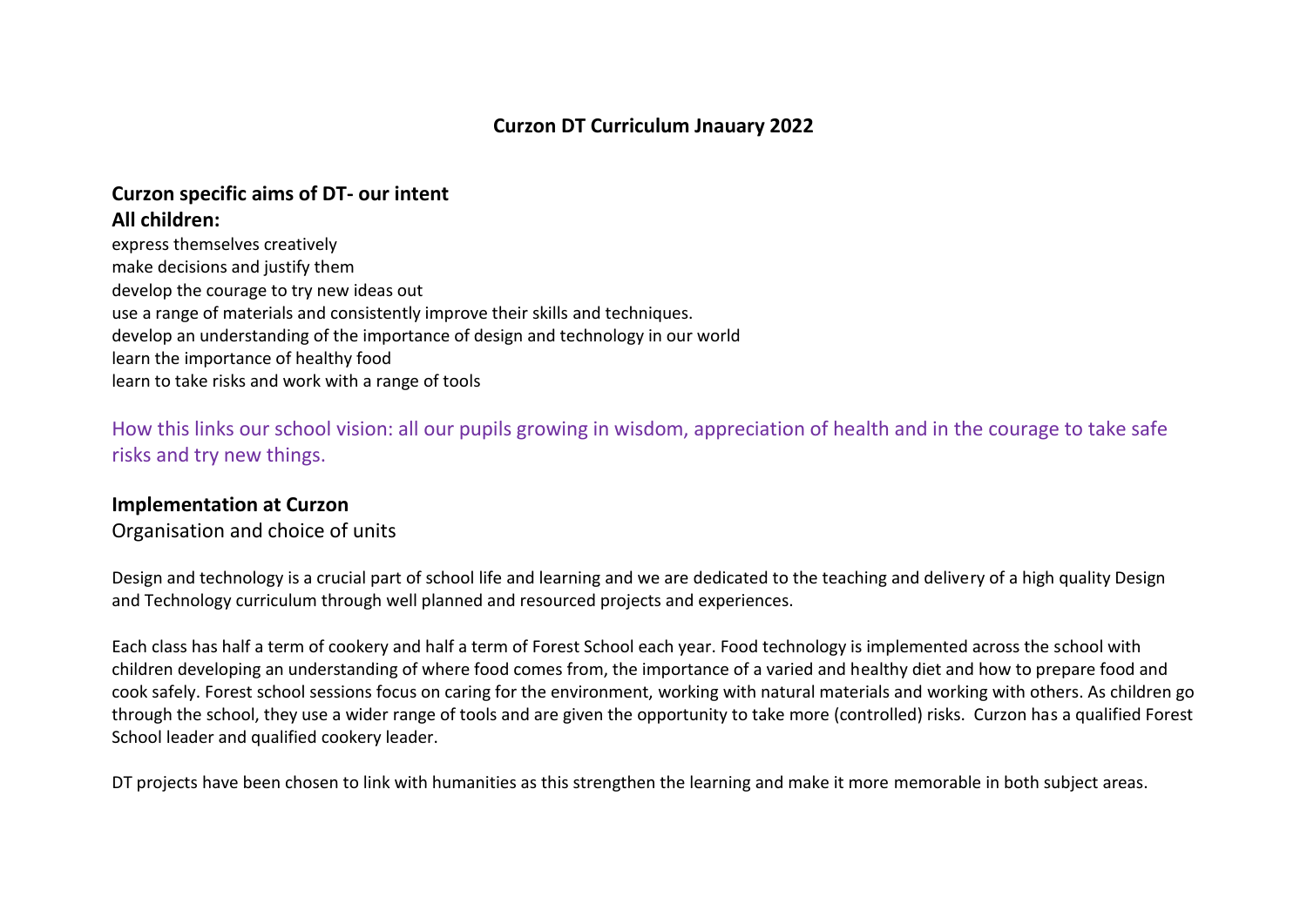| <b>Blue=DT</b> projects |                                                                                                                                                              |                                                                                      |                                                             |
|-------------------------|--------------------------------------------------------------------------------------------------------------------------------------------------------------|--------------------------------------------------------------------------------------|-------------------------------------------------------------|
|                         | Autumn                                                                                                                                                       | <b>Spring</b>                                                                        | <b>Summer</b>                                               |
| KS1 Year A              | <b>UK Knowledge</b><br><b>Great Fire of London</b>                                                                                                           | <b>Florence Nightingale</b><br>Weather                                               | <b>Neil Armstrong Continents</b>                            |
| KS1 Year B              | Local Area and Safety George Stephenson<br>and vehicles                                                                                                      | Nelson Mandela<br>Kenya                                                              | Seaside<br>Homes from the Past                              |
|                         | DT - focus on how cooking evolved within<br>the different homes from the past: cooking<br>over open fire, cooking range, gas/electric<br>cookers, microwaves | DT/science - making an umbrella/mini<br>shelter                                      |                                                             |
| Year 3                  | Changes in Britain Stone Age to Iron Age                                                                                                                     | Rainforests and woodlands (Penn Woods)<br>DT - Rainforest diorama with moving parts  | <b>Ancient Egypt</b>                                        |
|                         | Forest School - DT opportunities to explore<br><b>SA technologies</b>                                                                                        |                                                                                      |                                                             |
| Year 4                  | The Roman Empire and its Impact on Britain<br>(& legacy)                                                                                                     | Mountains (UK/S America, Europe-relief<br>maps and contours), Volcanoes, Earthquakes | Coast, water cycle, rivers, erosion.                        |
|                         | DT-Roman road                                                                                                                                                |                                                                                      | DT - create papier-mâché model of the<br>journey of a river |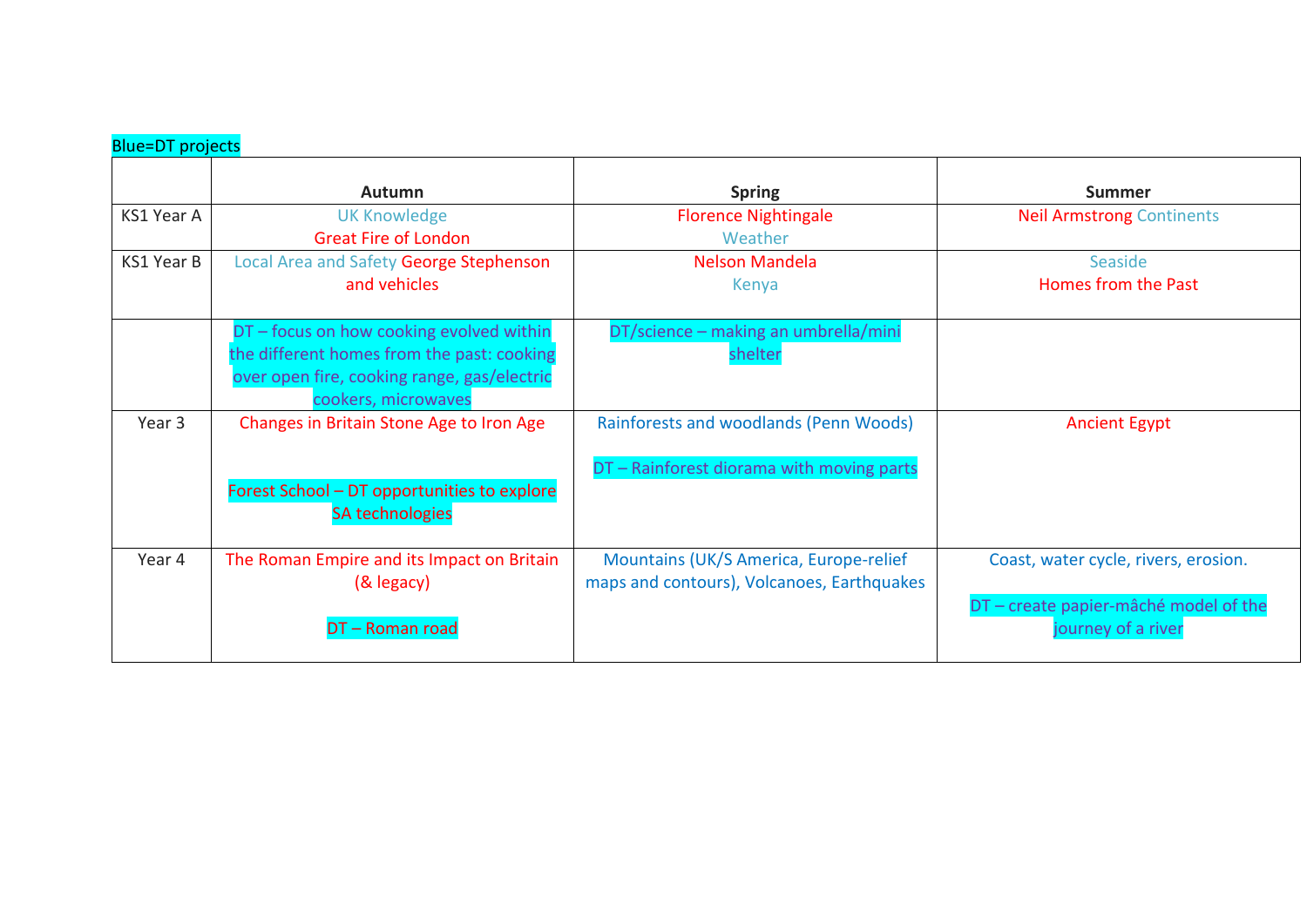| Year 5 | Britain's settlement by Anglo-Saxons & Scots;<br>Viking & Angle-Saxon struggle for Kingdom of<br>England (compare Anglo-Saxon crime and | Ancient Greece - life in Ancient Greece and<br>legacy on British culture                                                                       | London -mapping, rivers, settlement, natural<br><b>resources</b>                                                                                                        |
|--------|-----------------------------------------------------------------------------------------------------------------------------------------|------------------------------------------------------------------------------------------------------------------------------------------------|-------------------------------------------------------------------------------------------------------------------------------------------------------------------------|
|        | punishment to today)                                                                                                                    | D&T link with Art Sculpture unit - creating a<br>Greek pot in the style of Ancient Greek                                                       | DT - Creating model of a bridge (based on                                                                                                                               |
|        | DT-Anglo-Saxon Museum of replica<br>artefacts                                                                                           | pottery                                                                                                                                        | bridges in London)                                                                                                                                                      |
| Year 6 | Local Area Geography study & Local history<br>study - link to Victorians through<br>Disraeli/Hughenden                                  | Fair trade (locational knowledge and<br>economic activity) (Fair Trade fortnight is in<br>Feb)<br>DT - Create fair trade product and packaging | Early Islamic civilisation inc. Baghdad c.AD<br>900 - a non-European society that provides<br>contrasts with British history<br>DT - Cooking with spices, designing and |
|        |                                                                                                                                         |                                                                                                                                                | creating a tagine                                                                                                                                                       |

DT projects also link with Science (e.g. making light up Christmas decorations in Y6 links with electricity).

Each year the whole school carries out a DT focused paper working project over a couple of days for World Book week. Younger children experiment with making different coloured paper. The older children create papyrus, recycle paper and make paper from rags. By allocating a substantial block of time to this project, we are able to give children the opportunity to evaluate, re-design their paper and have another go putting in their chosen improvements. Through this project, KS2 children understand how key events in design and technology of paper over time have helped shape the world.

## **Progression**

Skills and knowledge for each year group are carefully mapped out to ensure progression throughout the school. Within each unit, skills are built up in carefully sequenced lessons following the key areas of designing, making and evaluating.

## **Curzon Long Term Curriculum Planning for DT**

EYFS DT is taught mainly through continuous provision covering the following key skills and following the same broad units at KS1: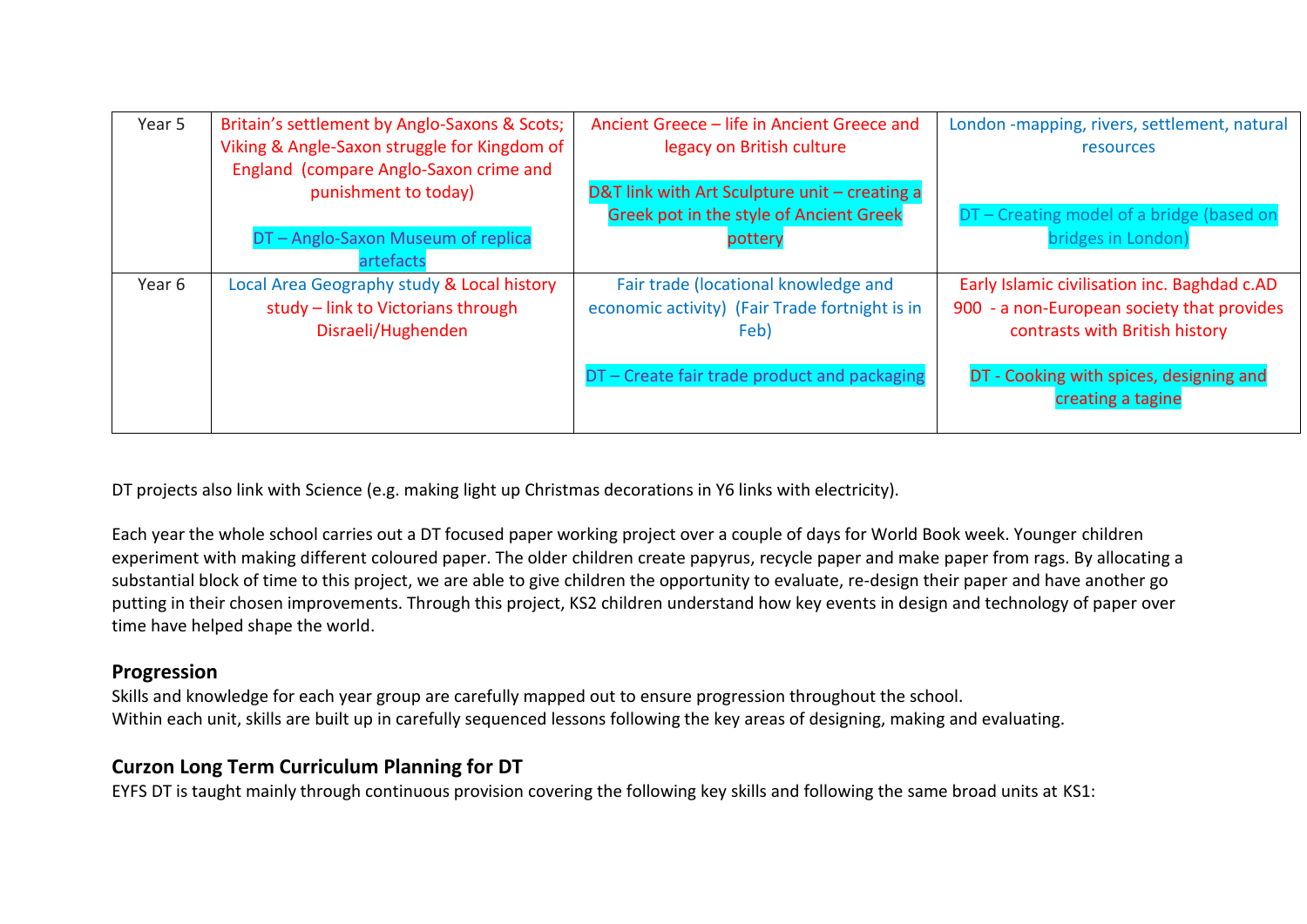Creating with Materials ELG- Safely use and explore a variety of materials, tools and techniques, experimenting with colour, design, texture, form, and function; Share their creations, explaining the process they have used;

Our EYFS DT curriculum also provides rich opportunities for children to develop skills in other areas e.g. gross and fine motor skills; the natural world, people and communities; listening and attention; speaking; self-regulation - working with others and show awareness of their feelings; managing self (confidence, self-resilience and perseverance).

DT in KS1 is taught over a 2 year rolling programme. The units are carefully mapped out so that each year children have a wide range of experiences.

Ks1 YEAR A

| <b>Autumn</b> | <b>Spring</b>                 | <b>Summer</b>           | <b>Skills</b>                           |
|---------------|-------------------------------|-------------------------|-----------------------------------------|
|               |                               |                         | <b>KS1</b>                              |
|               | <b>Forest School</b>          | <b>Playground (Art)</b> | <b>EYFS</b>                             |
|               | <b>Cookery</b>                |                         | Develop own ideas and select            |
|               |                               |                         | appropriate materials to do so          |
|               | <b>Making paper</b>           |                         | independently.                          |
|               |                               |                         | Talk about what they are going to do    |
|               | <b>Mini shelter (Science)</b> |                         | and why.                                |
|               |                               |                         | Return and review previous learning     |
|               |                               |                         | building up from initial ideas.         |
|               |                               |                         |                                         |
|               |                               |                         |                                         |
|               |                               |                         | <b>YEAR 1</b>                           |
|               |                               |                         | Developing, planning and                |
|               |                               |                         | communication ideas                     |
|               |                               |                         | Draw on their own experience to help    |
|               |                               |                         | generate ideas                          |
|               |                               |                         | Suggest ideas and explain what they are |
|               |                               |                         | going to do                             |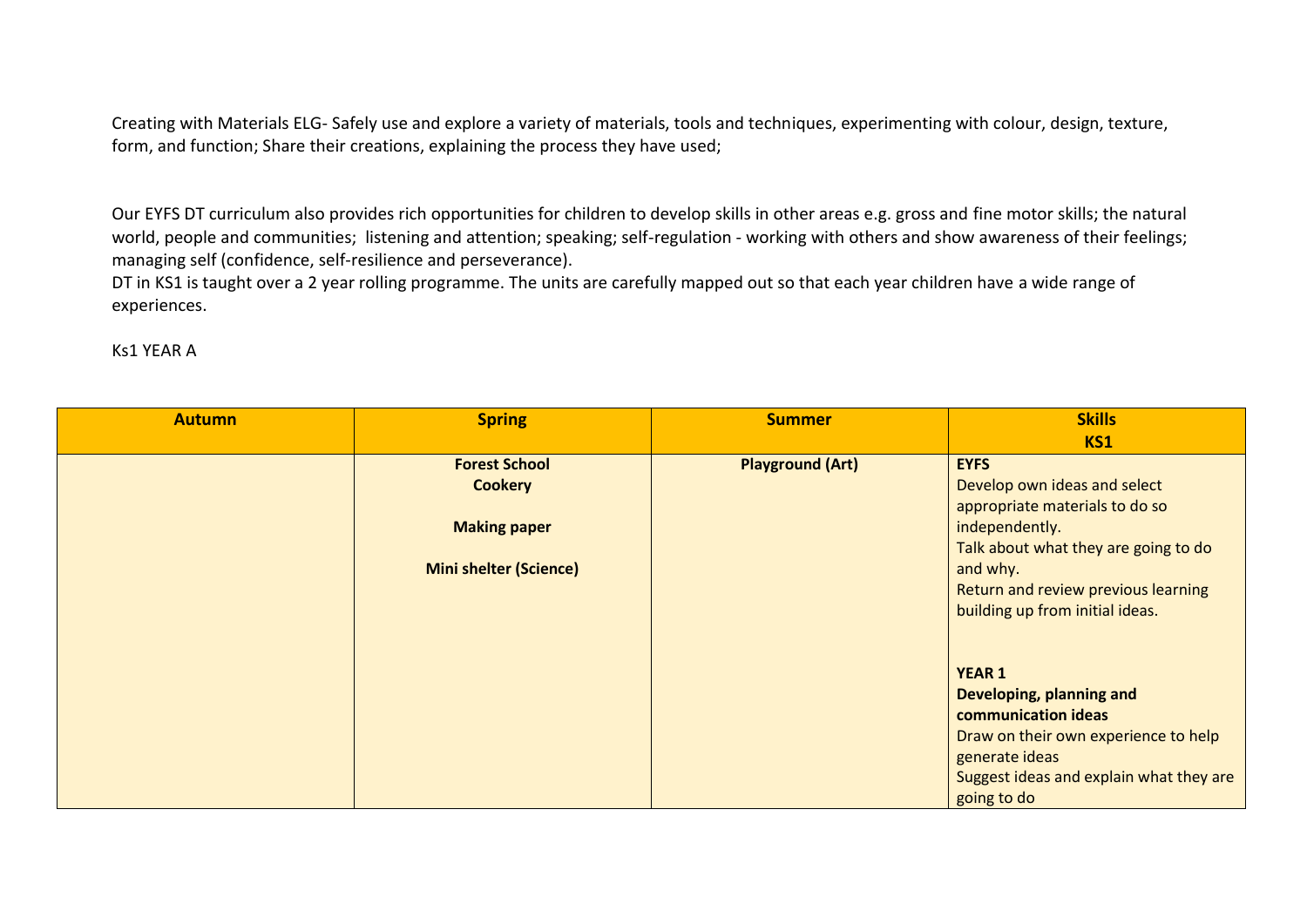|  | Identify a target groups for what they   |
|--|------------------------------------------|
|  | intend to design and make                |
|  |                                          |
|  |                                          |
|  | Working with tools, equipment,           |
|  | materials and components to make         |
|  | quality products (including food)        |
|  | Make their design using appropriate      |
|  |                                          |
|  | techniques                               |
|  | With help measure and shape a range      |
|  | of materials                             |
|  | Use tools: scissors and a hole punch     |
|  | safely                                   |
|  |                                          |
|  | Select and use appropriate fruit and veg |
|  | processes and tools                      |
|  | Use basic food handling hygienic         |
|  | practices and personal hygiene           |
|  |                                          |
|  |                                          |
|  | <b>Evaluating processes and products</b> |
|  | Evaluate their product by discussing     |
|  | how well it works in relation to the     |
|  | original purpose.                        |
|  |                                          |
|  | <b>YEAR 2</b>                            |
|  | Developing, planning and                 |
|  |                                          |
|  | communication ideas                      |
|  | Generate ideas by drawing on their own   |
|  | and other people's experiences           |
|  | Develop their design ideas through       |
|  | discussion, observation, drawing and     |
|  |                                          |
|  | modelling                                |
|  | Identify a purpose for what they intend  |
|  | to design and make                       |
|  | Identify simple design criteria          |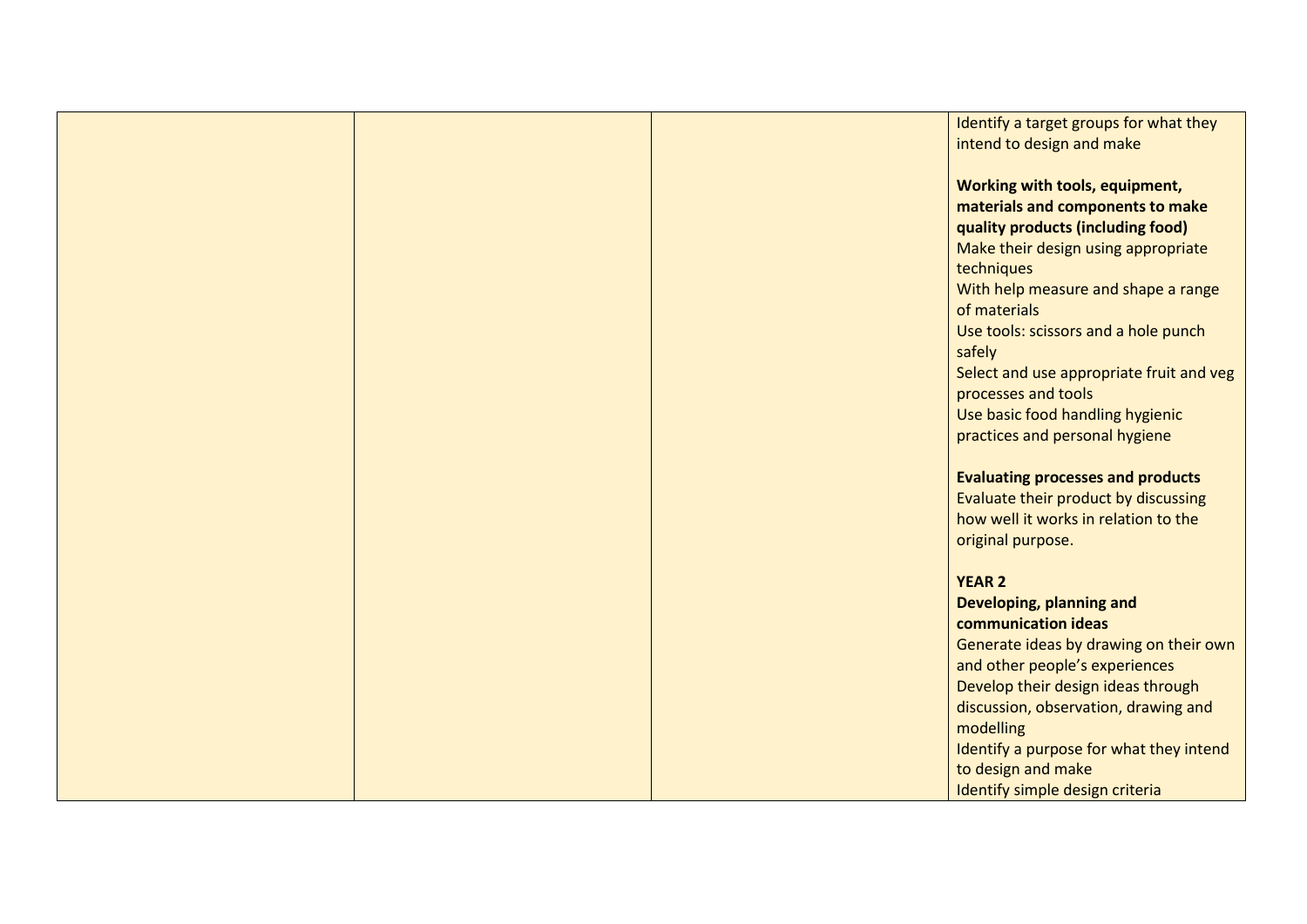|  | Make simple drawings and label parts                                                                                                                |
|--|-----------------------------------------------------------------------------------------------------------------------------------------------------|
|  | Working with tools, equipment,<br>materials and components to make<br>quality products (including food)<br>Begin to select tools and materials; use |
|  | vocab to name and describe them<br>Measure and cut and with some<br>accuracy                                                                        |
|  | Assembly, join and combine materials in<br>order to make a product<br>Follow safe procedures for food safety<br>and hygiene                         |
|  | <b>Evaluating processes and products</b><br>Evaluate their product by discussing<br>how well it works in relation to the<br>original purpose.       |

### KS1 YEAR B

| <b>Autumn</b> | <b>Spring</b>                                                                              | <b>Summer</b>        | <b>Skills</b><br><b>KS1</b>                                                                                                                                                                                                   |
|---------------|--------------------------------------------------------------------------------------------|----------------------|-------------------------------------------------------------------------------------------------------------------------------------------------------------------------------------------------------------------------------|
|               | <b>Forest School</b><br><b>Cookery</b><br><b>Making paper</b><br><b>Umbrella (Science)</b> | <b>Puppets (Art)</b> | <b>EYFS</b><br>Develop own ideas and select<br>appropriate materials to do so<br>independently.<br>Talk about what they are going to do<br>and why.<br>Return and review previous learning<br>building up from initial ideas. |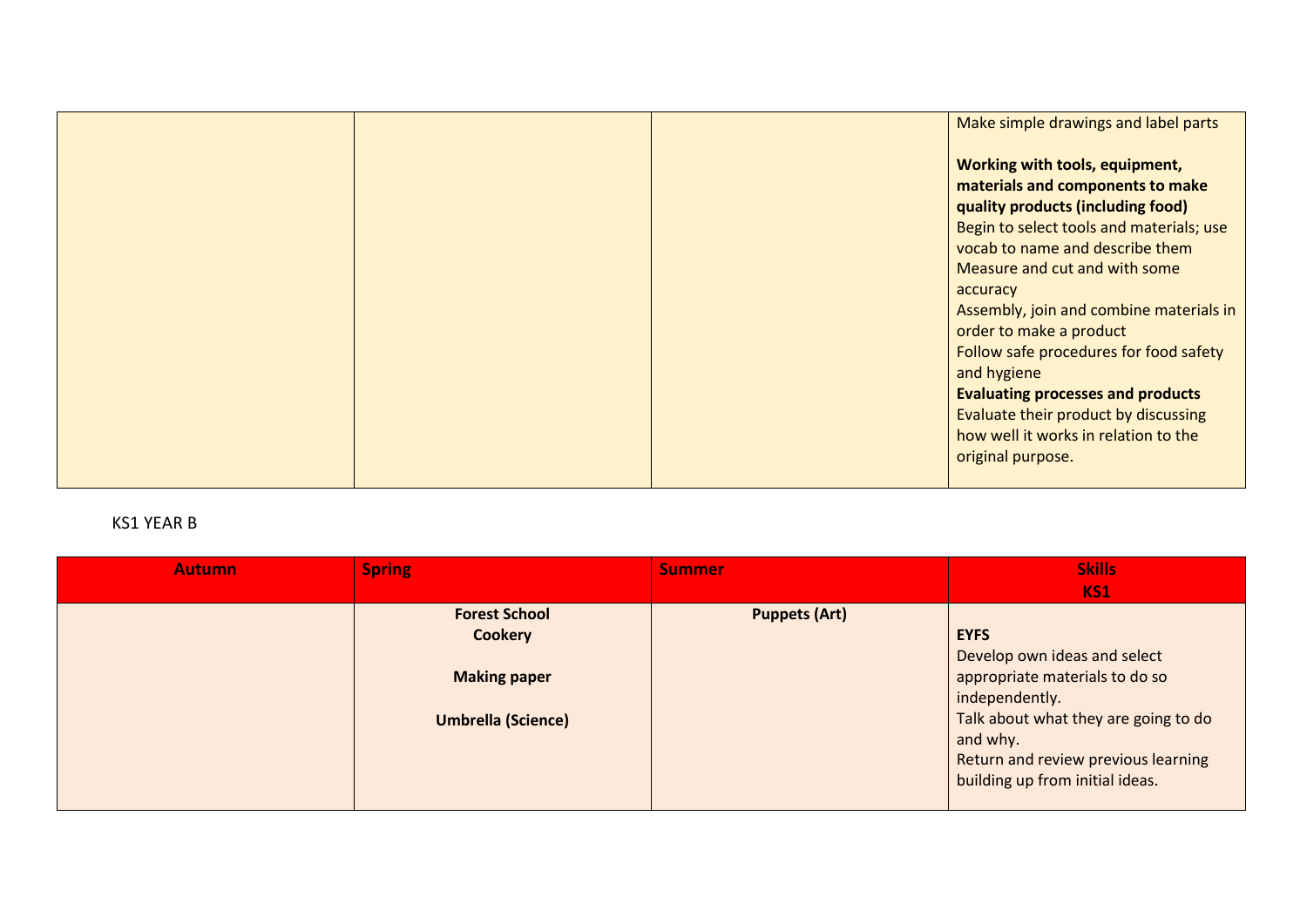|  | <b>YEAR 1</b>                                           |
|--|---------------------------------------------------------|
|  | Developing, planning and                                |
|  | communication ideas                                     |
|  | Draw on their own experience to help                    |
|  | generate ideas                                          |
|  | Suggest ideas and explain what they are                 |
|  | going to do                                             |
|  | Identify a target groups for what they                  |
|  | intend to design and make                               |
|  |                                                         |
|  | Working with tools, equipment,                          |
|  | materials and components to make                        |
|  | quality products (including food)                       |
|  | Make their design using appropriate                     |
|  | techniques                                              |
|  | With help measure and shape a range                     |
|  | of materials                                            |
|  | Use tools: scissors and a hole punch                    |
|  | safely                                                  |
|  | Select and use appropriate fruit and veg                |
|  | processes and tools<br>Use basic food handling hygienic |
|  | practices and personal hygiene                          |
|  |                                                         |
|  | <b>Evaluating processes and products</b>                |
|  | Evaluate their product by discussing                    |
|  | how well it works in relation to the                    |
|  | original purpose.                                       |
|  |                                                         |
|  | <b>YEAR 2</b>                                           |
|  | Developing, planning and                                |
|  | communication ideas                                     |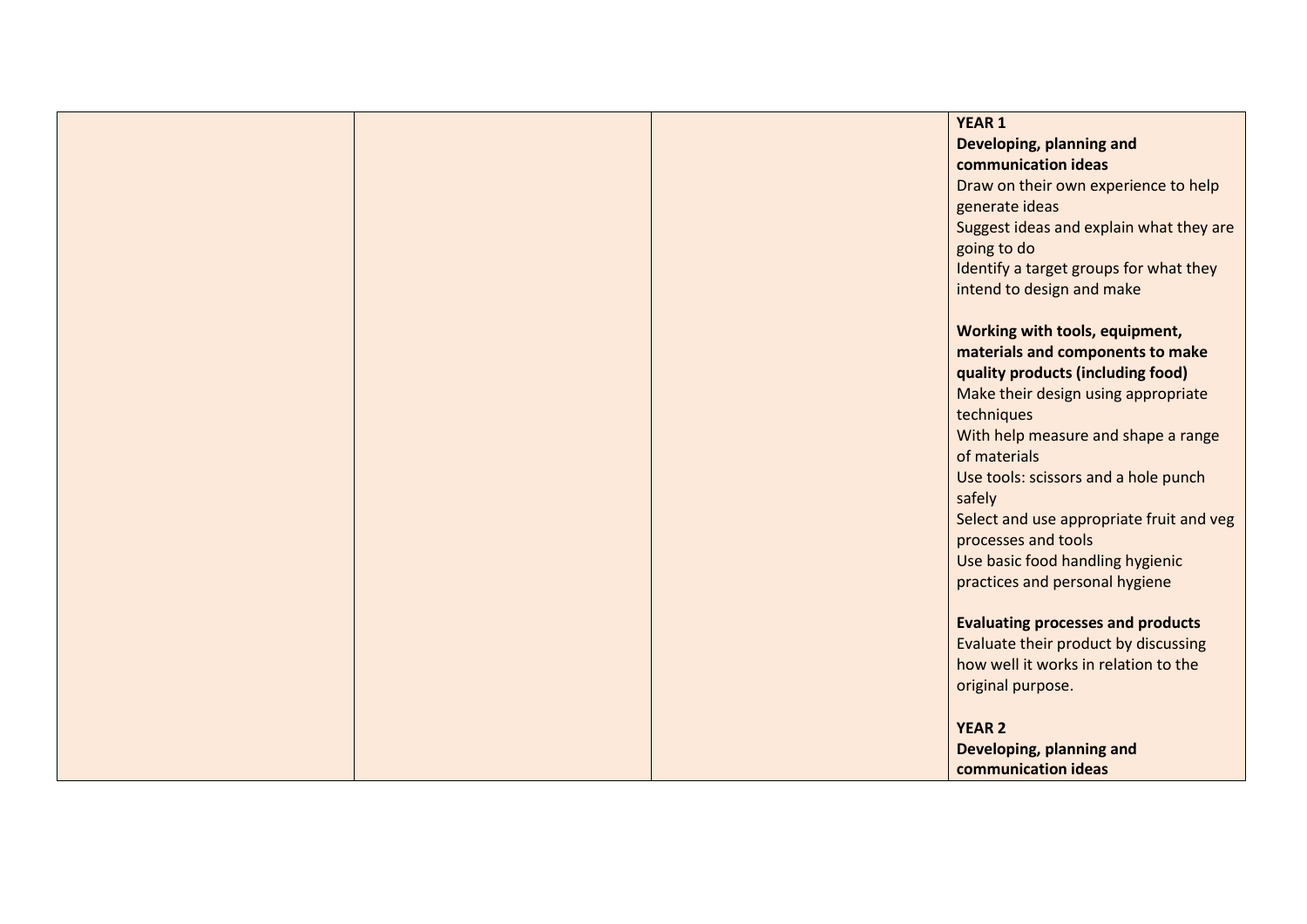|                                 | Generate ideas by drawing on their own   |
|---------------------------------|------------------------------------------|
|                                 | and other people's experiences           |
|                                 | Develop their design ideas through       |
|                                 | discussion, observation, drawing and     |
| modelling                       |                                          |
|                                 | Identify a purpose for what they intend  |
| to design and make              |                                          |
| Identify simple design criteria |                                          |
|                                 | Make simple drawings and label parts     |
|                                 |                                          |
|                                 |                                          |
|                                 | Working with tools, equipment,           |
|                                 | materials and components to make         |
|                                 | quality products (including food)        |
|                                 | Begin to select tools and materials; use |
|                                 | vocab to name and describe them          |
|                                 | Measure and cut and with some            |
| accuracy                        |                                          |
|                                 | Assembly, join and combine materials in  |
| order to make a product         |                                          |
|                                 | Follow safe procedures for food safety   |
| and hygiene                     |                                          |
|                                 | <b>Evaluating processes and products</b> |
|                                 | Evaluate their product by discussing     |
|                                 | how well it works in relation to the     |
| original purpose.               |                                          |
|                                 |                                          |
|                                 |                                          |

| <u>\utumn</u> | Spring | summer | <b>Skills</b> |
|---------------|--------|--------|---------------|
|               |        |        |               |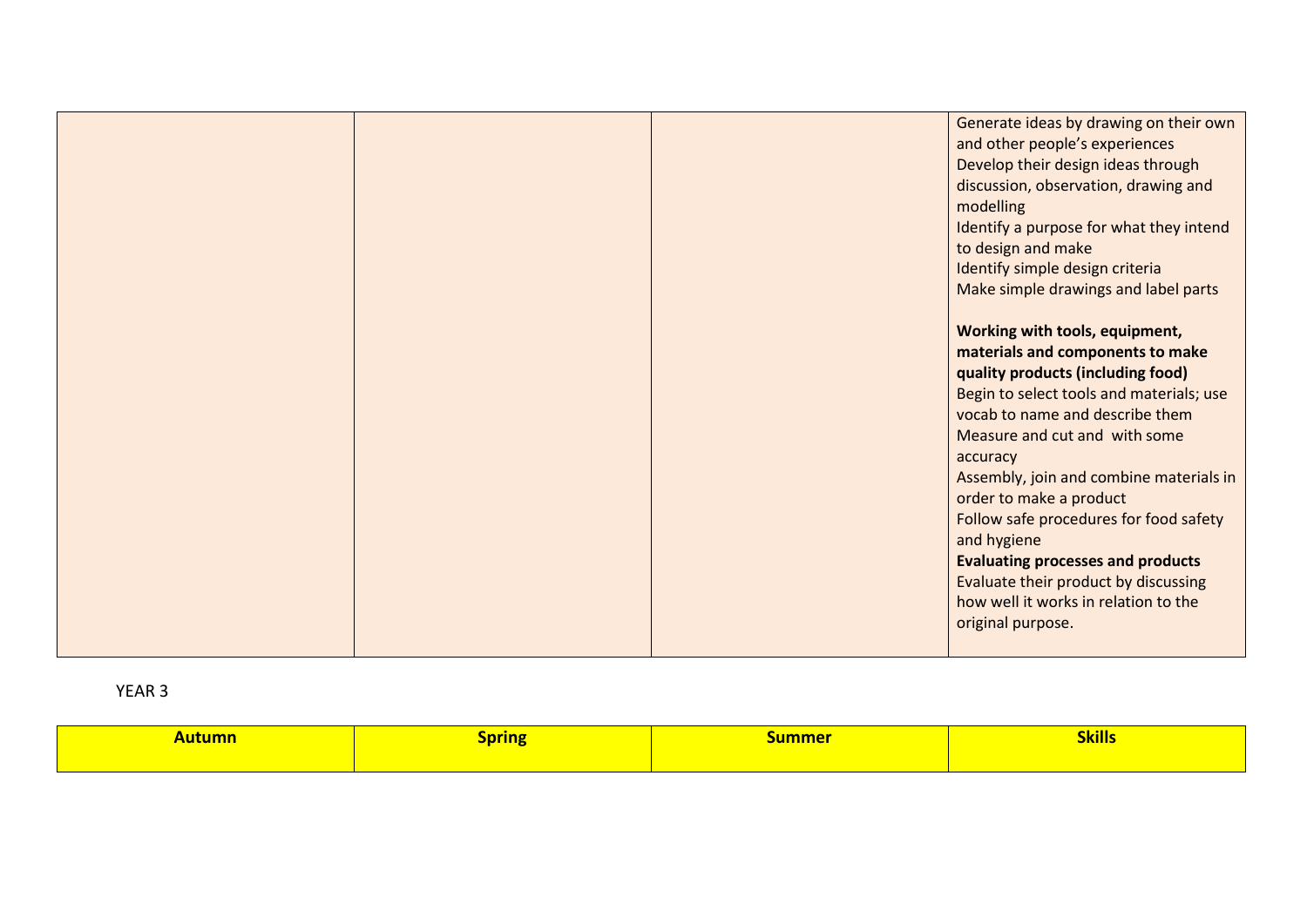|                      | <b>Creating rainforest dioramas with</b>                     | Developing, planning and                                                       |
|----------------------|--------------------------------------------------------------|--------------------------------------------------------------------------------|
| <b>Forest School</b> | moving parts (Art and History)                               | communication ideas                                                            |
| <b>Cookery</b>       |                                                              | Generate ideas for an item, considering                                        |
|                      | Purpose: create a diorama to teach a                         | its purpose and the user/s                                                     |
|                      | KS1 child about the rainforest                               | Identify a purpose and establish criteria                                      |
|                      | -investigating flaps and levers                              | for a successful product                                                       |
|                      | -investigating ways of making items 3D                       | Plan the order of their work before                                            |
|                      | and fixing them to the box                                   | starting                                                                       |
|                      |                                                              | Explore, develop and communicate                                               |
|                      | <b>Making papyrus</b>                                        | design proposals by modelling ideas                                            |
|                      | Purpose: write a hieroglyphics message<br>on created papyrus | Make drawings with labels when                                                 |
|                      | -investigating ways of joining strips                        | designing                                                                      |
|                      | -investigating smoothing techniques                          |                                                                                |
|                      |                                                              | Working with tools, equipment,                                                 |
|                      | understand how key events and                                | materials and components to make                                               |
|                      | individuals in design and technology                         | quality products (including food)                                              |
|                      | have helped shape the world                                  | Select tools and techniques for making                                         |
|                      |                                                              | their product                                                                  |
|                      |                                                              | Measure, mark out, cut score and                                               |
|                      |                                                              | assembly component with more                                                   |
|                      |                                                              | accuracy                                                                       |
|                      |                                                              | Work safely and accurately with a range                                        |
|                      |                                                              | of simple tools                                                                |
|                      |                                                              | Think about their ideas as they make                                           |
|                      |                                                              | progress and be willing to change things                                       |
|                      |                                                              | if this helps them improve their work<br>Demonstrate hygienic food preparation |
|                      |                                                              | and storage                                                                    |
|                      |                                                              |                                                                                |
|                      |                                                              | <b>Evaluating processes and products</b>                                       |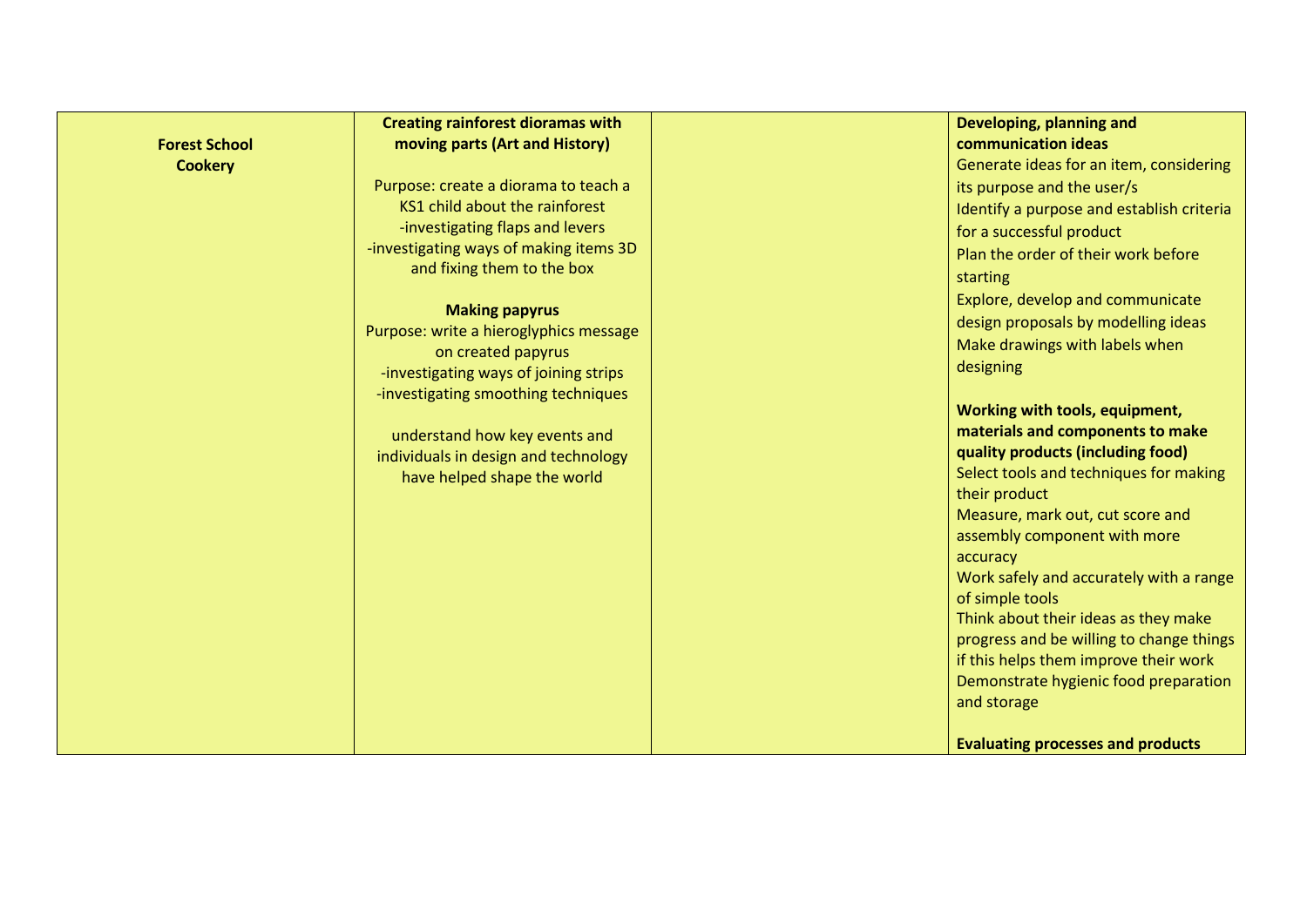|  | Evaluate their product against original         |
|--|-------------------------------------------------|
|  | $\vert$ design criteria – how well it meets its |
|  | intended purpose                                |
|  |                                                 |

| <b>Autumn</b>                                                          | <b>Spring</b>                                                                                                                                                                                                                                                                                                                                                    | <b>Summer</b>                        | <b>Skills</b>                                                                                                                                                                                                                                                                                                                                                                                                                                                                                                                                                                                                                                                                                        |
|------------------------------------------------------------------------|------------------------------------------------------------------------------------------------------------------------------------------------------------------------------------------------------------------------------------------------------------------------------------------------------------------------------------------------------------------|--------------------------------------|------------------------------------------------------------------------------------------------------------------------------------------------------------------------------------------------------------------------------------------------------------------------------------------------------------------------------------------------------------------------------------------------------------------------------------------------------------------------------------------------------------------------------------------------------------------------------------------------------------------------------------------------------------------------------------------------------|
| <b>Forest School</b><br><b>Cookery</b><br><b>Roman roads (History)</b> | <b>Making recycled paper</b><br>Purpose: create recycled paper that is<br>usable<br>-investigating with different sizes of<br>strips and types of paper<br>-investigating with time for soaking the<br>strips<br>-investigating ways of drying the paper<br>understand how key events and<br>individuals in design and technology<br>have helped shape the world | Journey of a river model (Geography) | Developing, planning and<br>communication ideas<br>Generate ideas, considering the<br>purposes for which they are designing<br>Make labelled drawings from different<br>views showing specific features<br>Develop a clear idea of what has to be<br>done, planning how to use materials,<br>equipment and processes and<br>suggesting alternative methods of<br>making if the first attempts fail<br>Working with tools, equipment,<br>materials and components to make<br>quality products (including food)<br>Select appropriate tools and techniques<br>for making their product<br>Measure mark out, cut and shape a<br>range of materials using appropriate<br>tools, equipment and techniques |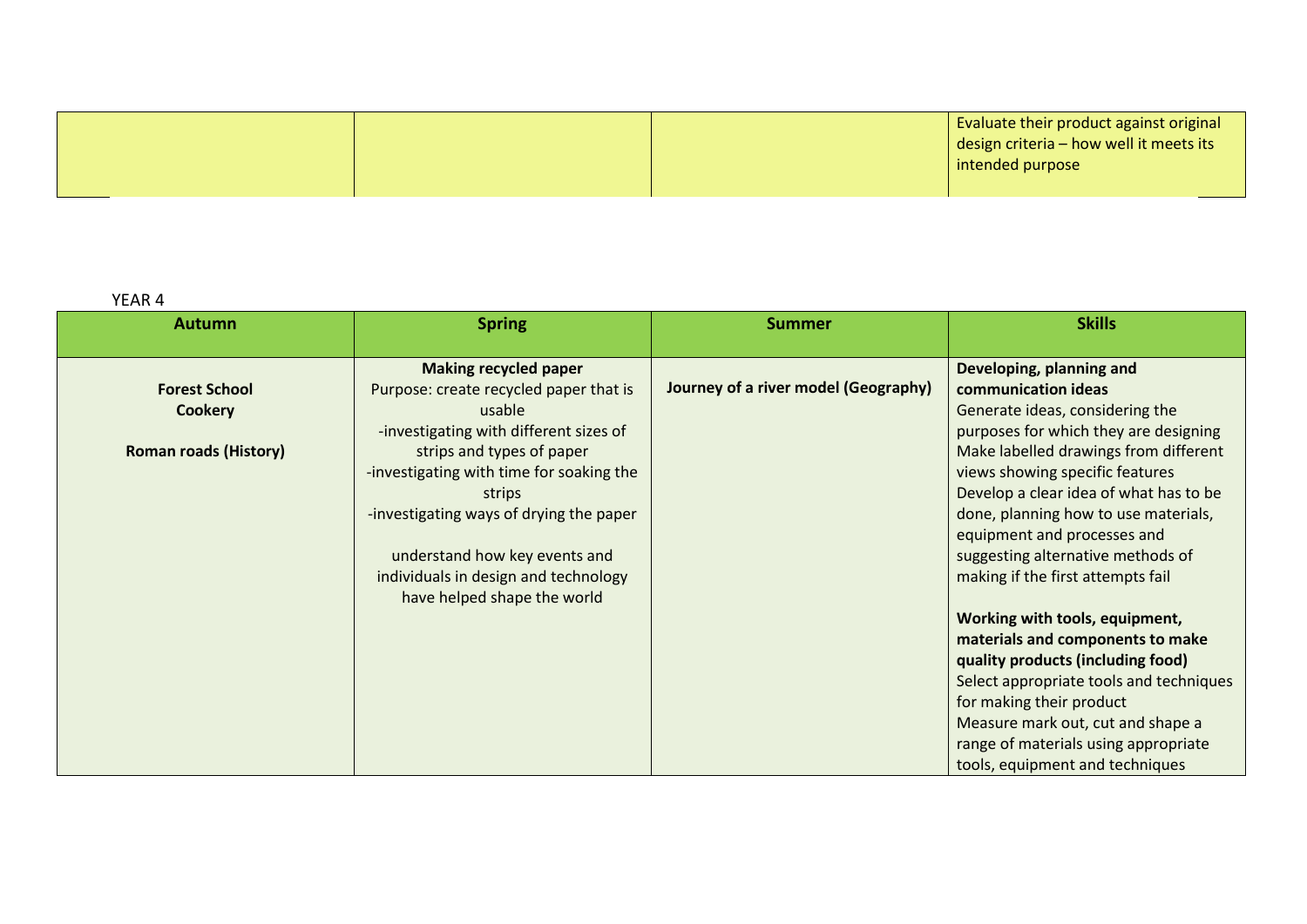|  | Join and combine materials and           |
|--|------------------------------------------|
|  | components accurately                    |
|  | <b>Evaluating processes and products</b> |
|  | Evaluate their work both during and at   |
|  | the end of the assignment                |
|  | Evaluate their products carrying out     |
|  | appropriate tests                        |
|  |                                          |

| <b>Autumn</b>                                 | <b>Spring</b>                                                                                                                                                                                                      | <b>Summer</b>                                                                                                                                                                                                                                                                       | <b>Skills</b>                                                                                                                                                                                                                                                                                                                                                                                                                                                                                                                                                              |
|-----------------------------------------------|--------------------------------------------------------------------------------------------------------------------------------------------------------------------------------------------------------------------|-------------------------------------------------------------------------------------------------------------------------------------------------------------------------------------------------------------------------------------------------------------------------------------|----------------------------------------------------------------------------------------------------------------------------------------------------------------------------------------------------------------------------------------------------------------------------------------------------------------------------------------------------------------------------------------------------------------------------------------------------------------------------------------------------------------------------------------------------------------------------|
| Anglo Saxon artefacts and museum<br>(History) | Paper making-Lindisfarne script<br>understand how key events and<br>individuals in design and technology<br>have helped shape the world<br>Purpose: create a replica of Lindisfarne<br>script<br>Greek vases (Art) | <b>Forest school</b><br><b>Cookery</b><br><b>Making bridges (Geography)</b><br>strengthen, stiffen and reinforce<br>understand and use mechanical systems<br>in their products [for example, gears,<br>pulleys, cams, levers and linkages]<br>Designing using Sketch up (Computing) | Developing, planning and<br>communication ideas<br>Generate ideas through brainstorming<br>and identify a purpose for their product<br>Draw up a specification for their design<br>Develop a clear idea of what has to be<br>done, planning how to use materials,<br>equipment and processes and<br>suggestion alternative methods of<br>making if the first attempts fail<br>Use results of investigations and<br>information sources when planning<br>designs<br>Working with tools, equipment,<br>materials and components to make<br>quality products (including food) |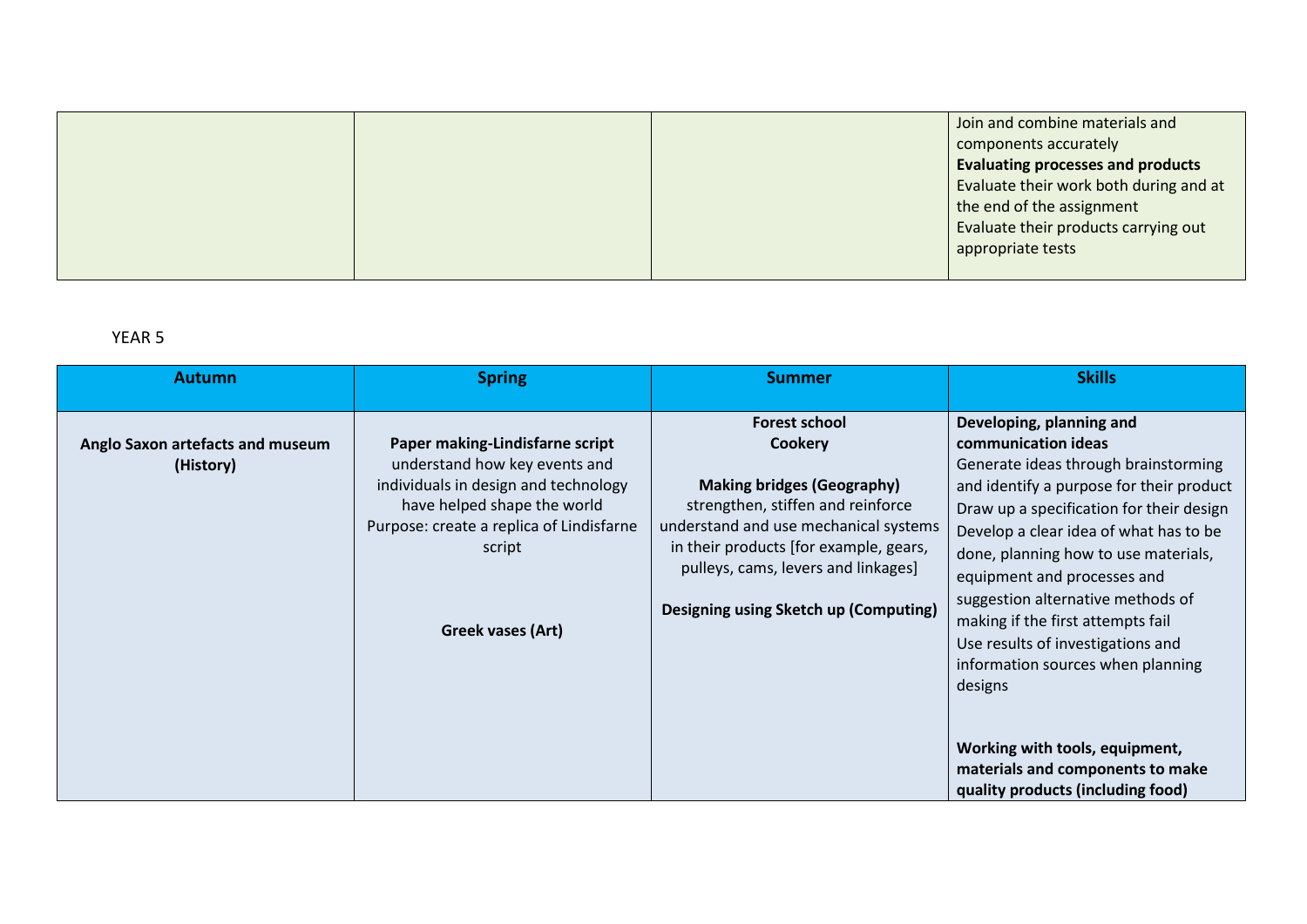|  | Select appropriate materials, tools and  |
|--|------------------------------------------|
|  | techniques                               |
|  | Measure and mark out accurately          |
|  | Use skills in suing different tools and  |
|  | equipment safely and accurately          |
|  | Weigh and measure accurately             |
|  | Apply the rules for basic food hygiene   |
|  | and other safe practices                 |
|  | Cut and join with accuracy to ensure a   |
|  | good quality finish to the product       |
|  | <b>Evaluating processes and products</b> |
|  | Evaluate a product against the original  |
|  | design specification                     |
|  | Evaluate it personally and seek          |
|  | evaluation from others                   |

| <b>Autumn</b>                                      | <b>Spring</b>                                                         | <b>Summer</b>                               | <b>Skills</b>                                                           |
|----------------------------------------------------|-----------------------------------------------------------------------|---------------------------------------------|-------------------------------------------------------------------------|
| Creating light up Christmas decorations            | Printing                                                              | <b>Forest school</b>                        | Developing, planning and                                                |
| (Science)<br>understand and use electrical systems | understand how key events and<br>individuals in design and technology | <b>Cookery</b>                              | communication ideas<br>Communicate their ideas through                  |
| in their products                                  | have helped shape the world-                                          | <b>Clay tagines (History)</b>               | detailed labelled drawings                                              |
|                                                    | Gutenberg press                                                       |                                             | Develop a design specification<br>Plan the order of their work choosing |
|                                                    | Purpose: create a printed message with                                | <b>Designing Ancient Bagdad towns using</b> | appropriate materials, tools and                                        |
|                                                    | uniform letters                                                       | <b>ICT (History)</b>                        | techniques                                                              |
|                                                    | -choosing how to create printing blocks                               |                                             |                                                                         |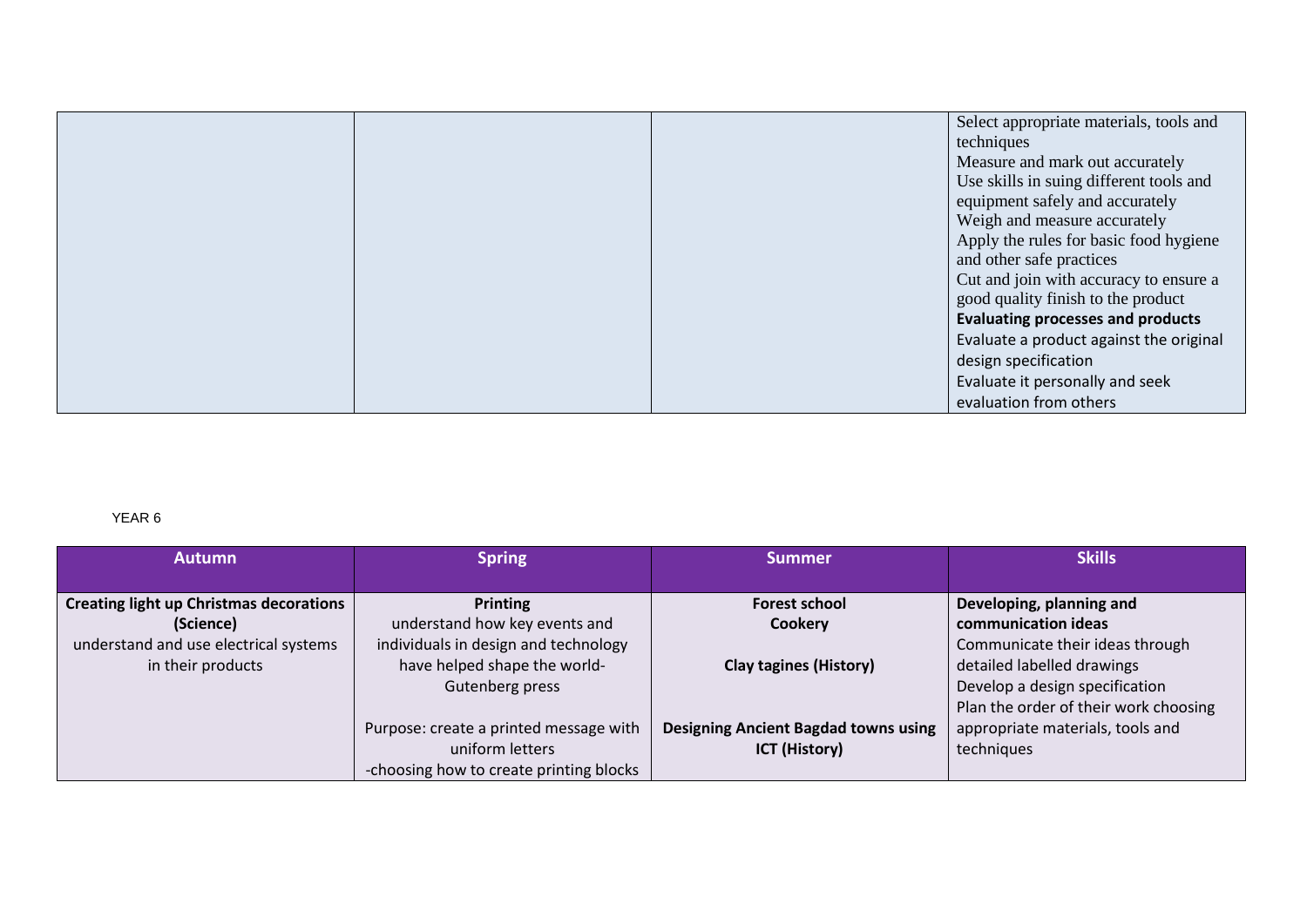| -investigating how to create letters that | Working with tools, equipment,           |
|-------------------------------------------|------------------------------------------|
| are uniform in size                       | materials and components to make         |
| -investigating how much in/type of ink    | quality products (including food)        |
| to use                                    | Select appropriate tools, materials,     |
|                                           | components and techniques                |
|                                           | Use tools safely and accurately          |
| Fair trade bars (Geography)               | Construct products using permanent       |
|                                           | joining techniques                       |
|                                           | Make modifications as they go along      |
|                                           |                                          |
|                                           | <b>Evaluating processes and products</b> |
|                                           | Evaluate their products, identifying     |
|                                           | strengths and areas for development      |
|                                           | and carrying out appropriate tests       |
|                                           | Record their evaluations using drawings  |
|                                           | with labels                              |
|                                           | Evaluate against their original criteria |
|                                           | and suggest ways their product could be  |
|                                           | improved                                 |

#### **Assessment**

Assessment of children's learning in Design Technology is an ongoing monitoring of children's understanding, knowledge and skills by the class teacher throughout lessons. This assessment is then used to inform differentiation, support and challenge for each child. Summative assessment based on our skills overview is conducted termly by class teachers across each year group to inform the subject leader of standards. DT is also monitored by the subject leader throughout the year in the form of sketch book monitoring, looking at outcomes and holding pupil interviews to discuss their learning and understanding and establish the impact of the teaching taking place. The DT subject leader meets with the curriculum committee annually to discuss their actions.

## **Impact**